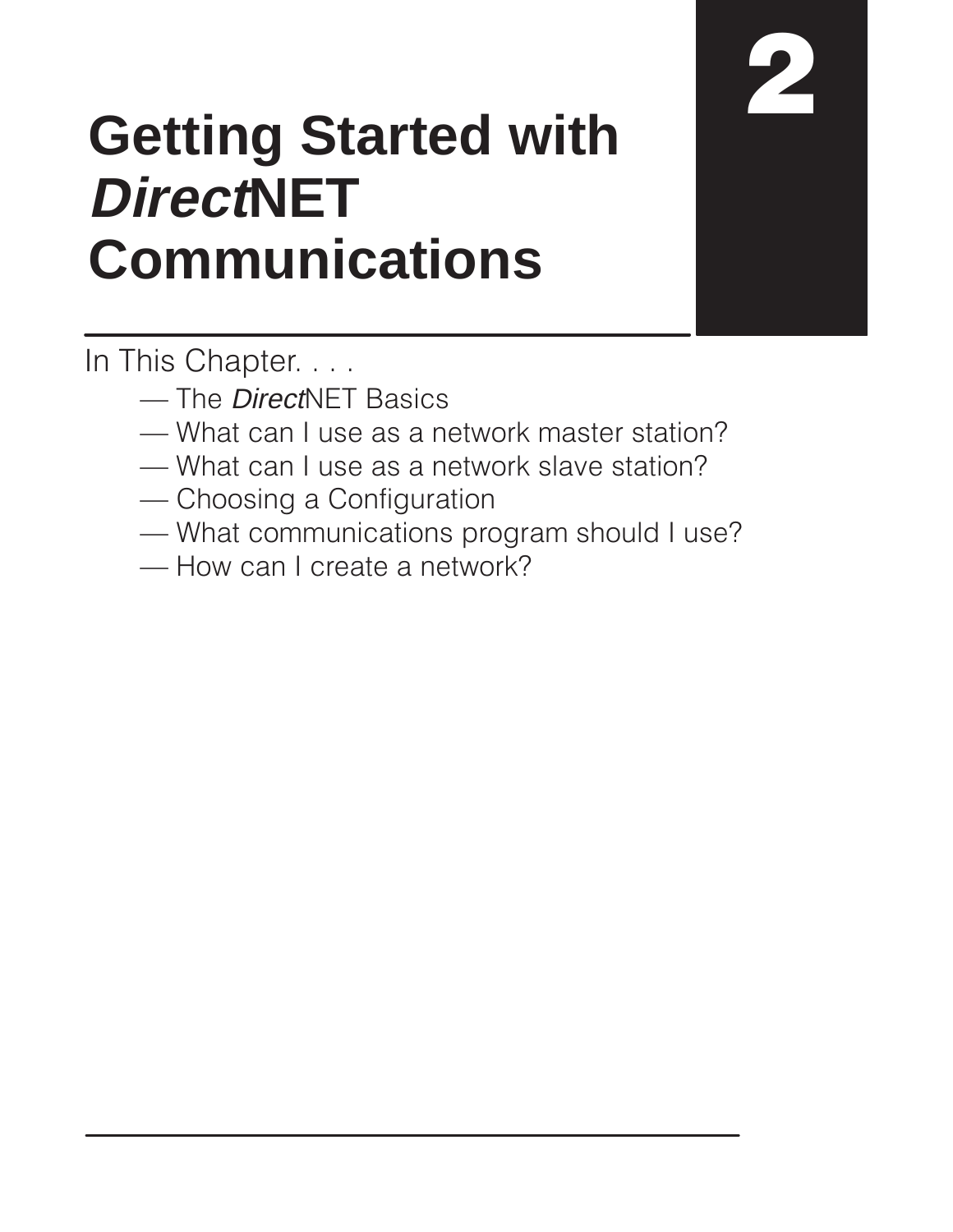# **The DirectNET Basics**

**It's an Easy-to-use Data NETwork**

**It has**

**Direct**NET is an easy-to-use data network for the **DirectLOGIC**™ family of products. **Direct**NET is the perfect choice for those applications requiring data to be shared between programmable controllers (PLCs) or, between PLCs and a host computer. This network operates at speeds up to 38.4Kbps and permits you to upload or download virtually any type of system data. Some examples are:<br>
Times and the solution of the solution of the system data. Some examples are:

- Timer / Counter Data Ĩ
- I/O Information
- $\bullet$ Variable Memory Information (V memory, registers, etc.)

**Direct**NET is a great choice for sharing small amounts of data between network devices and has many advantages. You can build a data network with a minimal investment in equipment and training because: **Advantages...**

- The DL430, DL440, DL340, and DL240 Central Processing Units (CPUs) have built-in **Direct**NET ports.
- $\bullet$  In the most common applications there is no need for complex communications programming. Simple Relay Ladder Logic instructions can be used to manage the communications, so you don't have to be a networking guru to start moving data around.

**It has Disadvantages...**

**Direct**NET operates asynchronously at speeds up to 38.4K baud. Therefore, it is not the best choice in an application requiring extremely fast update times and moving large amounts of data.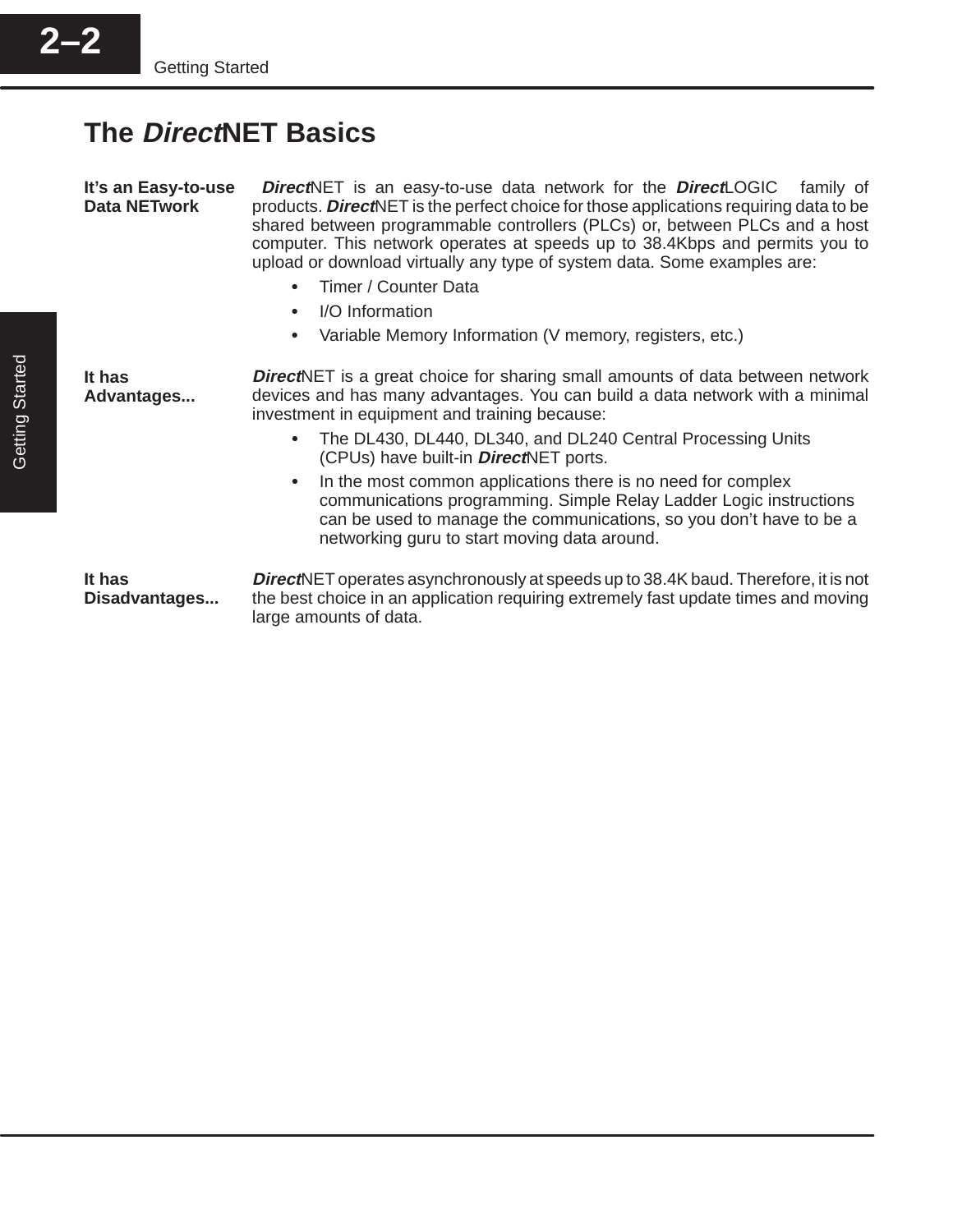How Does it Work? The network is controlled by a master station that issues network commands to individual slave stations (you cannot "broadcast" a message to all slaves). The commands may be used to download data to the slave stations, or upload data from the slave stations. The slave stations only respond to requests from the master station and cannot initiate communications.



**Direct**NET uses the **Direct**NET communications protocol, but you don't have to understand the protocol to build the most common network configurations. A description of the **Direct**NET protocol is included in Chapter 6 – **Direct**NET Communication Programs. **Network Protocol**

**Network Specifications**

| <b>Maximum Number of Slaves</b> | 90 per master (RS422 Amplifier<br>required for over 16 stations) |
|---------------------------------|------------------------------------------------------------------|
| Configurations                  | Point-to-point, multi-drop                                       |
| Interface Type                  | Serial RS232C / RS422<br>Half-duplex, Asynchronous operation     |
| <b>Transmission Rate</b>        | 300 to 38.4K baud                                                |
| <b>Transmission Distance</b>    | 3300 Feet (1000 meters)                                          |
| Protocol                        | <b>DirectNET</b>                                                 |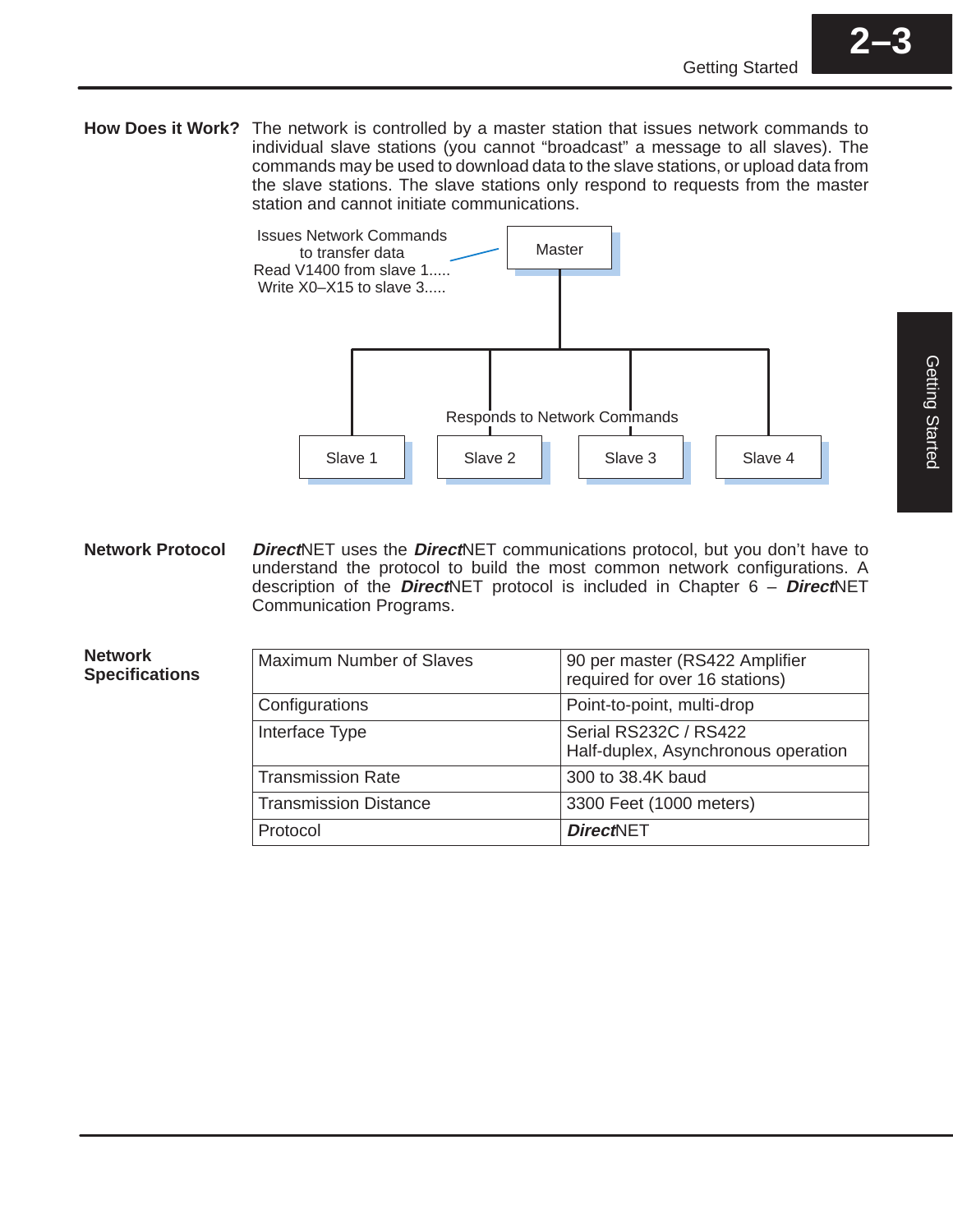## **What can I use as a network master station?**

The master stations can be any one of the following: • DL430 or DL440 PLCs with a DCM **DL405/DL205 PLCs with a DCM or DL340 CPU**

- $\bullet$ DL340 CPU (using built-in port)
- $\bullet$ DL240 PLC with a DCM

(A DCM is a Data Communication Module.)

These master stations use Relay Ladder Logic Instructions to initiate the communications requests over the network. No complex programming (or knowledge of the **Direct**NET protocol) is required.

**NOTE:** The DL205 DCM was not available for shipment at the time of this publication. Availability will be announced at a later date.



The DCM has no internal program and only processes the data transfer requests from the master station CPU. The DCM automatically converts the requests into the appropriate **Direct**NET commands and issues them to the network.

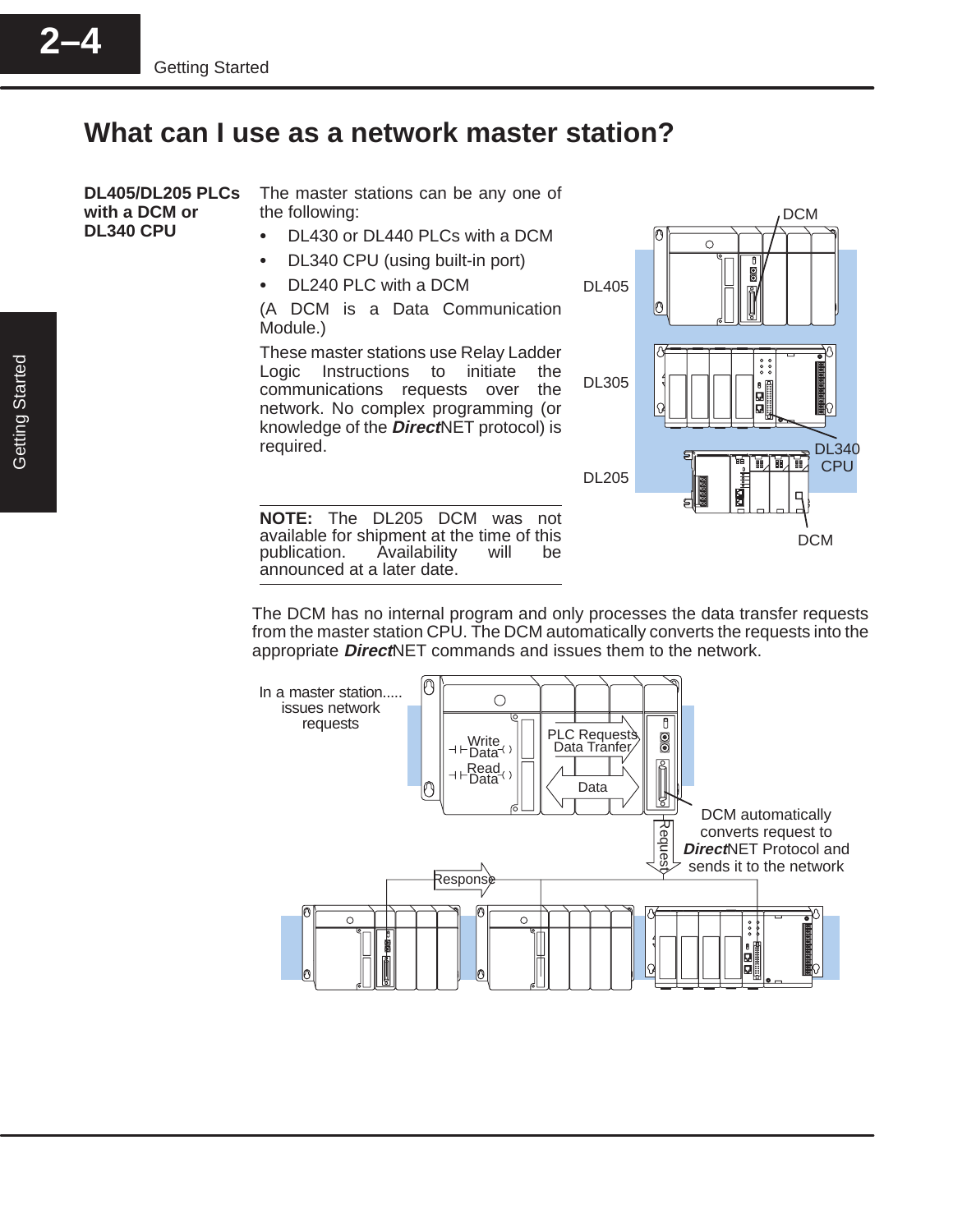Many operator interfaces can be used as a network master station to communicate with one or more slave stations. An operator interface must have a driver that supports the **Direct**NET protocol. **Operator Interface**

> Make sure your operator interface uses one of the following protocols or has a driver for the equipment listed.

- **Direct**NET (DL430, DL440, D4–DCM)
- $\bullet$ • Hostlink (TI™ or Simatic® TI425, -430, -435, U-01DM)
- CCM2 (GE® Series One™)

Many companies advertise some of their operator interface products will operate with the **Direct**LOGIC<sup>™</sup> family of products. Check with your operator interface supplier to see if they offer versions for use with the **Direct**LOGIC<sup>™</sup> products.

Many applications utilize a computer to act as a central data collection point and to manage the network requests for data transfer. The advantage with this approach is you can perform many different types of operations with the data either before or after a request. **Host Computer**

> The disadvantage is you may have to write your own communications driver and that can take a considerable amount of time for more complex applications. The communications programming is difficult unless you have a considerable amount of network programming experience. The programs must utilize the **Direct**NET protocol used by **Direct**NET.

Operator Interface



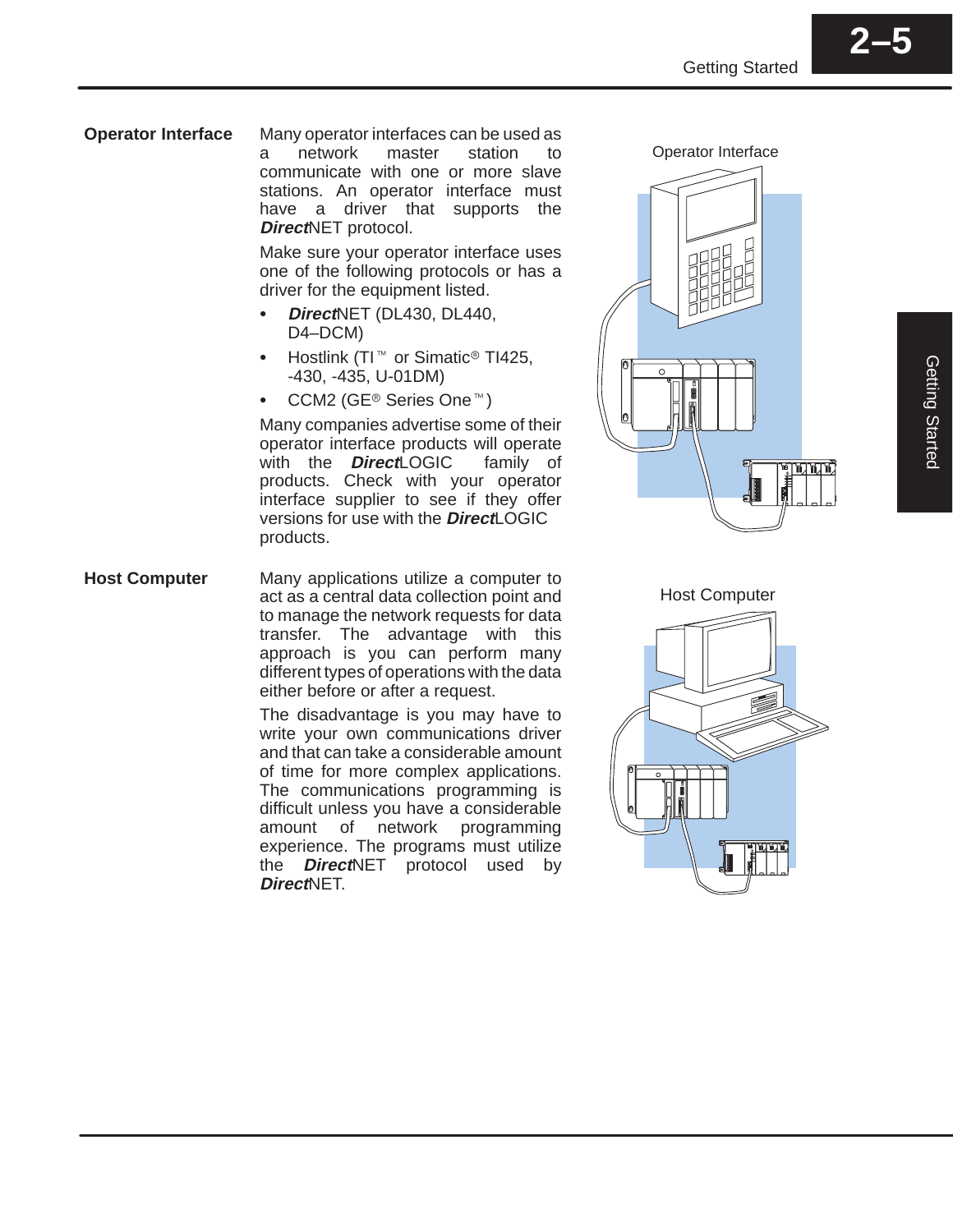## **What can I use as a network slave station?**

One of the benefits of *Direct*NET is many of the *Direct*LOGIC<sup>™</sup> CPUs already have built-in **Direct**NET ports that can communicate up to 19.2K baud, (38.4K for the DL340). The following CPUs have this feature. **CPUs with Built-in DirectNET Port**

- DL430, DL440
- $\bullet$ DL340
- $\bullet$ DL240

**Data Communications Modules and Data Communications Units**

Each **Direct**LOGIC<sup>™</sup> product family has a general purpose communications interface. A DCM for the DL405 and DL205 CPUs and a DCU for the DL305 CPUs. You can use any of the **Direct**LOGIC<sup>™</sup> PLCs with their appropriate communications interface as a slave station. A few reasons to use a communication interface are:

- The communication interfaces (except for the DL305 DCU) allow baud rates of up to 38.4K baud.
- $\bullet$  You can leave the CPU built-in port open to attach an operator interface or programming device.

The following communications interfaces are available.

- D4–DCM (with DL405 CPUs)
- $\bullet$ D2–DCM (with DL205 CPUs)
- $\bullet$ D3–232–DCU and D3–422–DCU (with DL305 CPUs)

In a slave station, the DCM responds to requests from the network master station.



**Compatible Products**

There are also many compatible products from the following families that will communicate over **Direct**NET.

- $\bullet$ GE<sup>®</sup> Series 1<sup>®</sup> Ī
- Texas Instruments TI305<sup>®</sup> and TI405<sup>®</sup>
- $\bullet$ Simatic $\textcircled{\tiny{\textcirc}}$  TI305 and TI405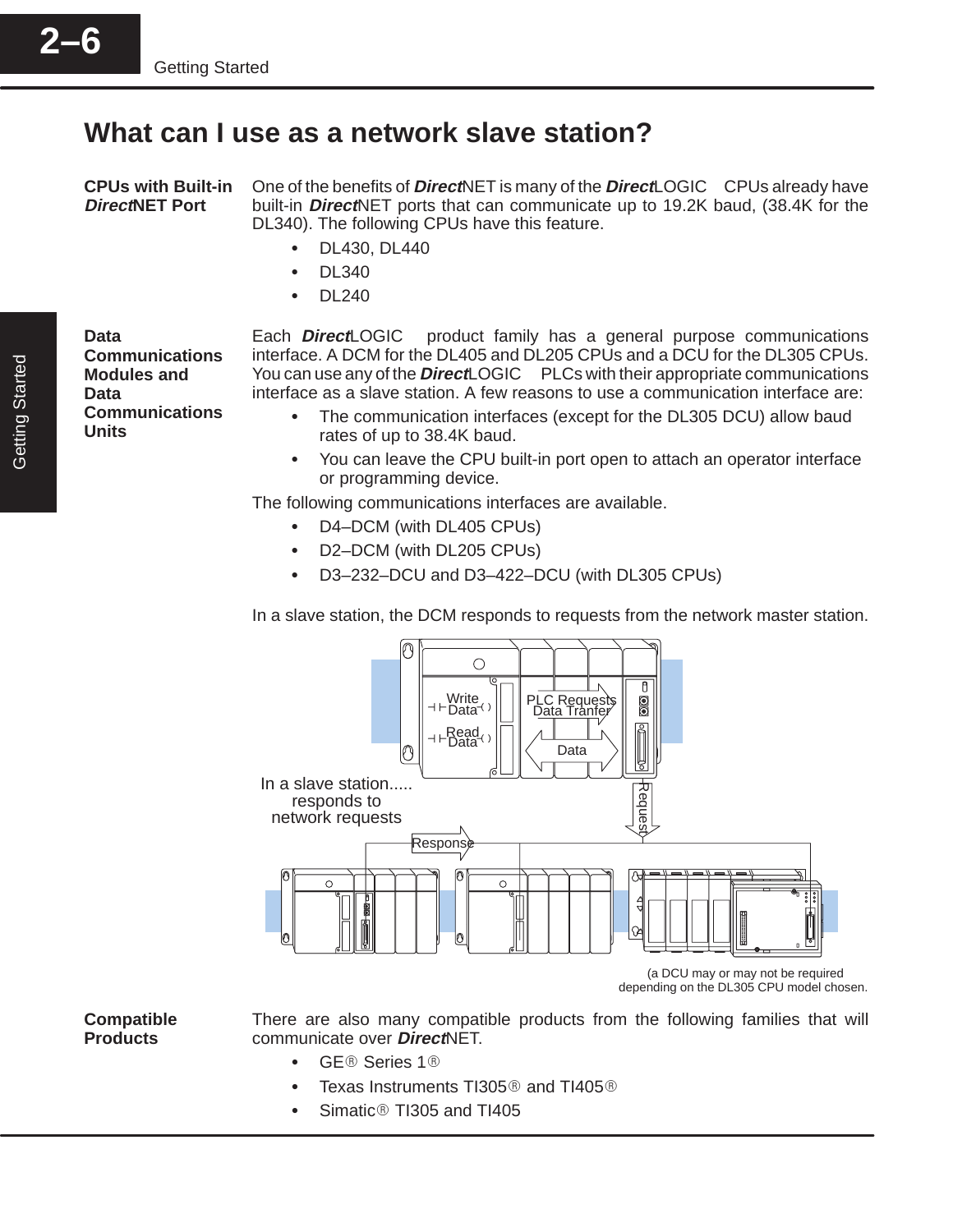**2–7**



The following diagram shows the various combinations of master and slave stations available with a **Direct**NET solution.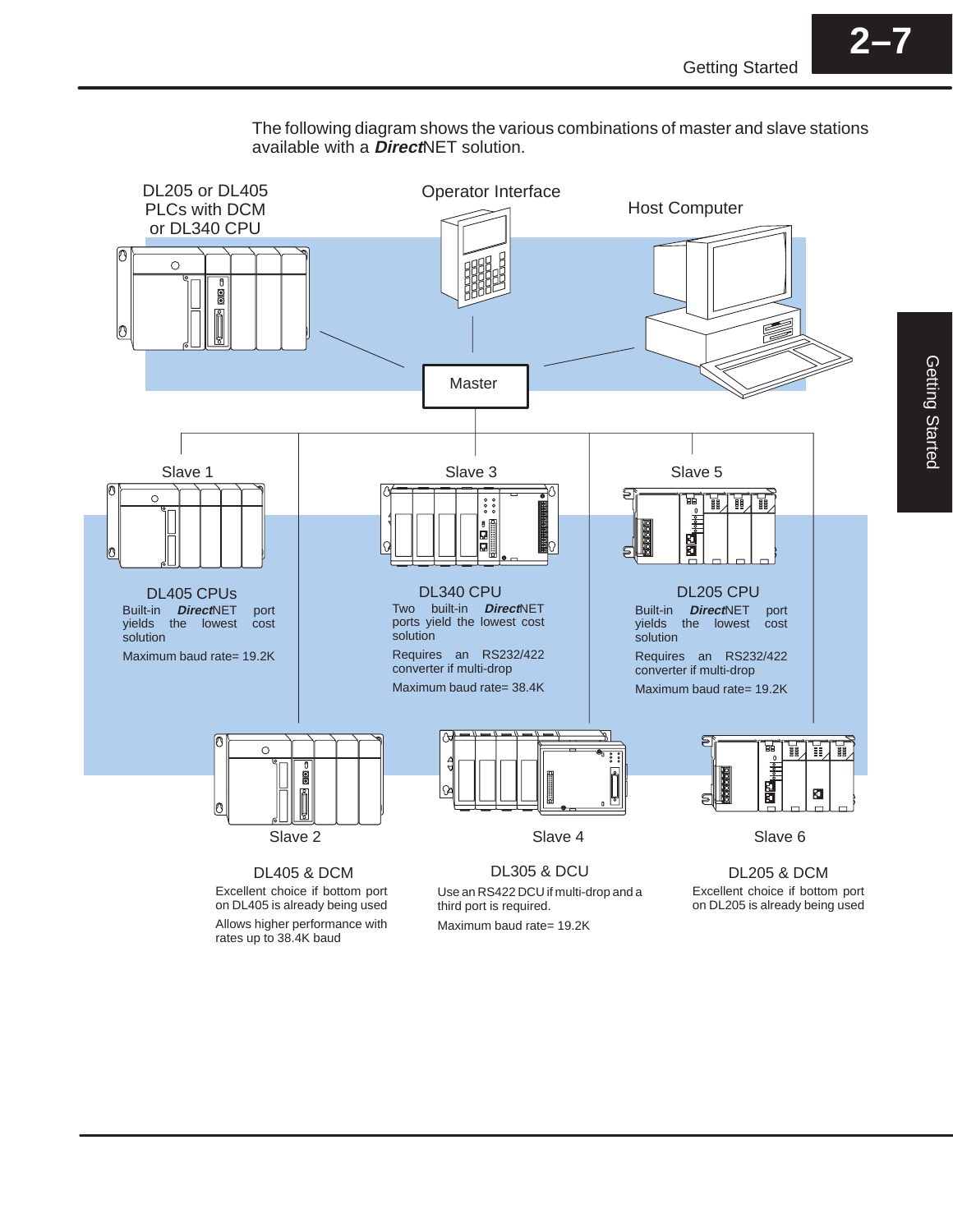**2–8**

# **Choosing a Configuration**

The network components can be used to create many different network designs. However, all networks use a mixture of three basic configurations. Any of the three configurations can be grouped together or used independently. The type of configuration determines the types of cables, communication parameters, and communications programming. **Three Basic Configurations**

Master

This configuration is very easy to use. A PLC master / slave configuration utilizes a **Direct**LOGICE PLC as the network master. A small communications program and a communications interface (DCM) is required in the master station. Slave stations can have built-in **DirectNET** ports, or, they can have communication interfaces. **PLC as Master**



DCM

Two DL405 PLCs with DCMs as the network interface can be connected so either station can initiate a request for data. Both stations must contain a communications program to initiate the requests for data. **Peer as Master**

DCUs).

This configuration can only be achieved by using DCMs. No other stations can be connected in this manner.

A host computer, operator interface, or other intelligent device can be connected to one or more slave stations. The master must contain a program (or driver) capable of issuing network requests

**DirectNET** ports, or, they can have communication interfaces (DCMs or

using the **Direct**NET protocol.



**Configuration Limits**

**Host as Master**

- Up to 90 slave stations can be connected to a single master.
- Only one master is allowed for each portion of the network.
	- A single base can have multiple masters, with each master communicating to its own slave stations.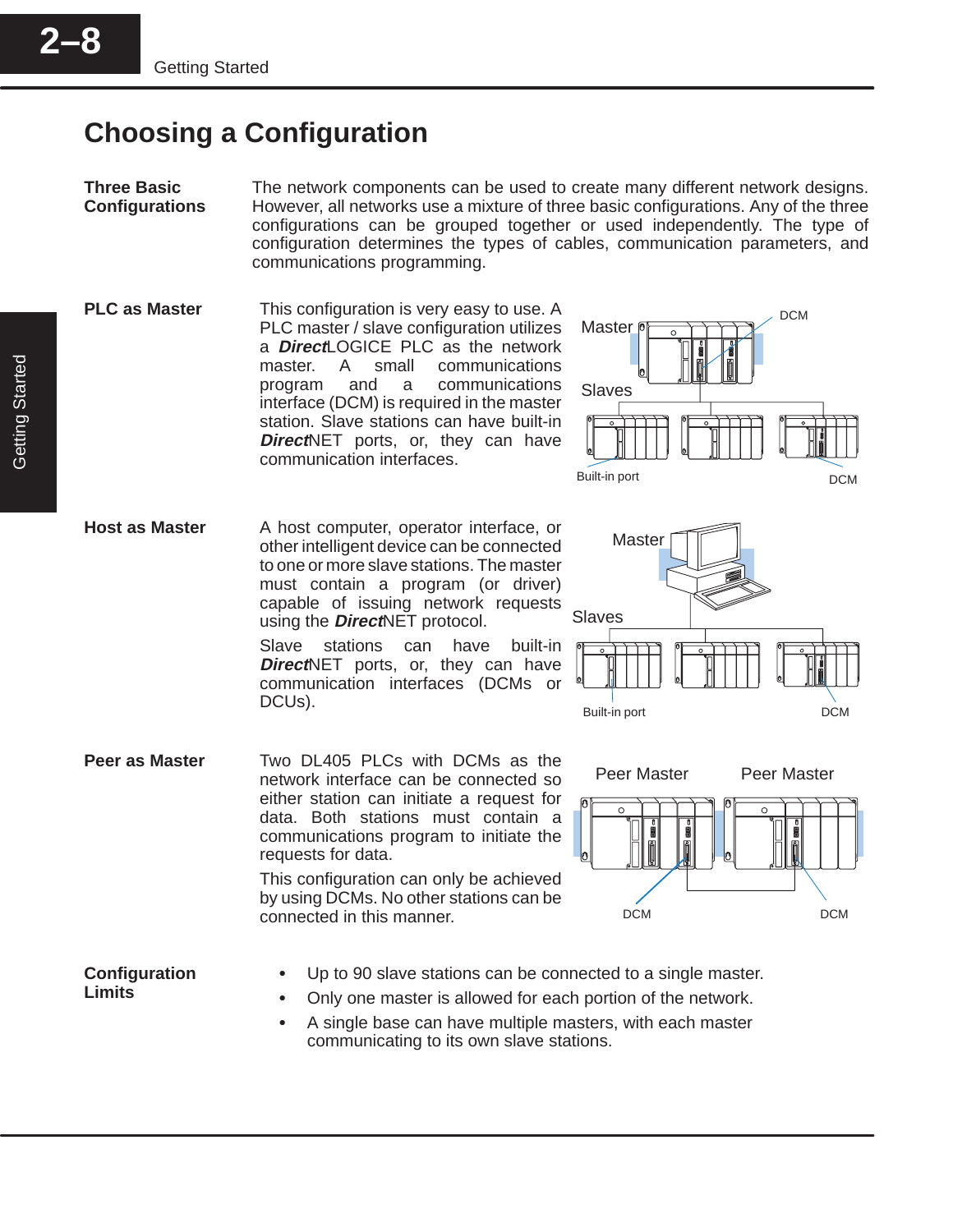#### **Combination Networks**

The three types of networks can be combined to solve many different applications. Even though the configurations can be combined in an application, each network remains independent. The master station from one network cannot request data directly from slave stations on another network. This does not mean you cannot obtain data from these networks, you can. It just requires more than one interface for that slave station. The following diagram shows a simple application using all three types of networks, some with multiple interfaces for each station.



## 1 – PLC as Master Network

- Master can initiate read or write with any slave station
- PLC with DCM as master
- Full range of slave stations available



### 2 – Host as Master Network

- Host computer (or other intelligent device) as master
- Requires **Direct**NET program in the host
- Full range of slave stations available

#### 3 – Peer as Master Network

- $\bullet$ Two stations only
- Only DL405 DCMs
- Either station can initiate a request



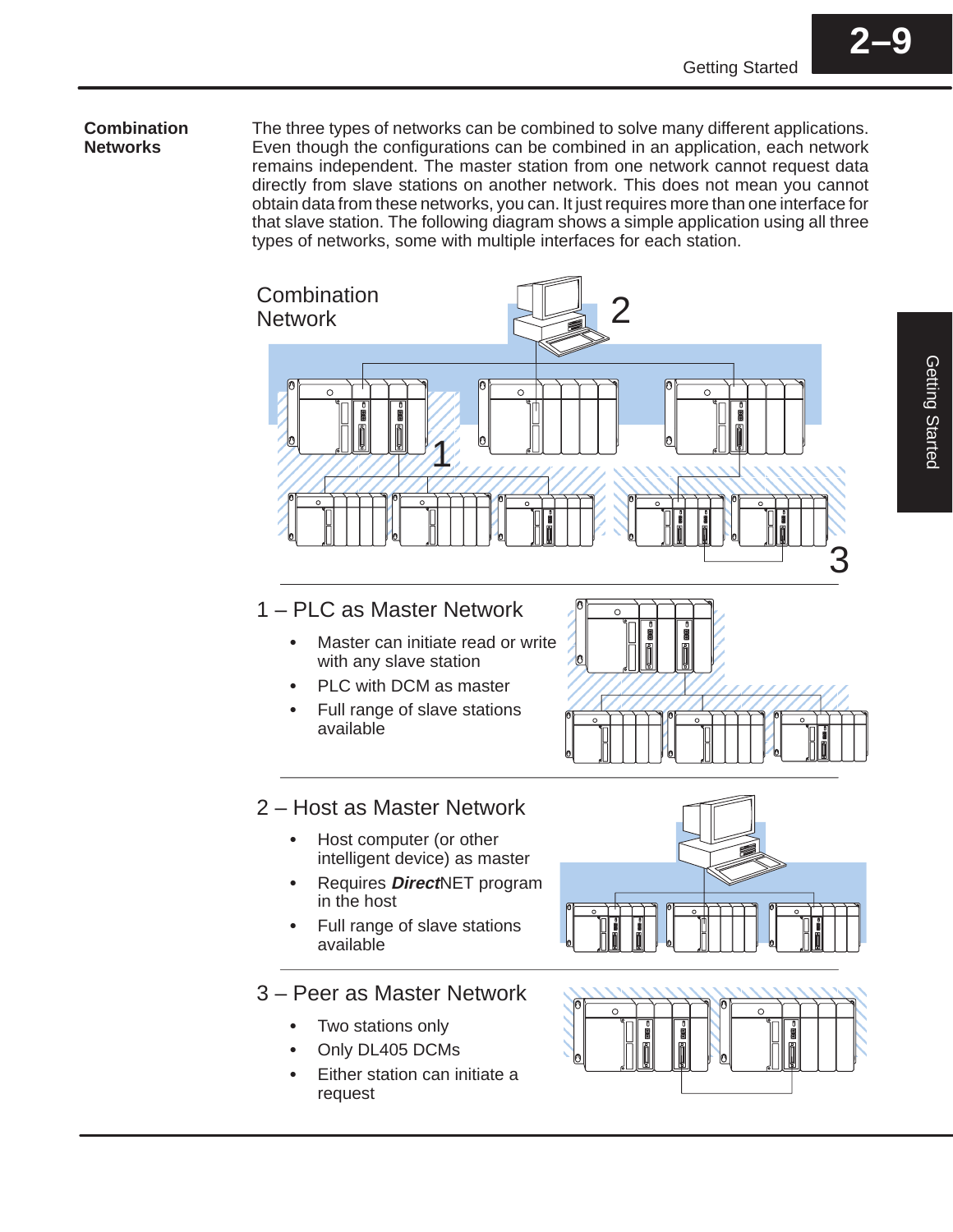# **What communications program should I use?**

**Two Options**

There are two types of communications programs, RLL instructions or **Direct**NET protocol programs. The network configuration determines the type of communications program required.

- PLC as Master The PLC master requires instructions in the RLL program to initiate the requests for data.
- $\bullet$  Peer as Master — Both peer masters require instructions in the RLL program. Since both stations contain network instructions, either station can initiate a request for data.
- $\bullet$  Host as Master — Host computers or operator interfaces must execute communications programs that can issue network commands with the **Direct**NET protocol. You'll either have to use a DL405 driver, (that hopefully came with your host software package or operator interface), or you'll have to create one.
- The RLL instructions are used to describe and initiate the operation the DCM will process. Here's an example of a simple RLL communications program. Chapter 4 provides a detailed description of the instructions. **RLL Programs**

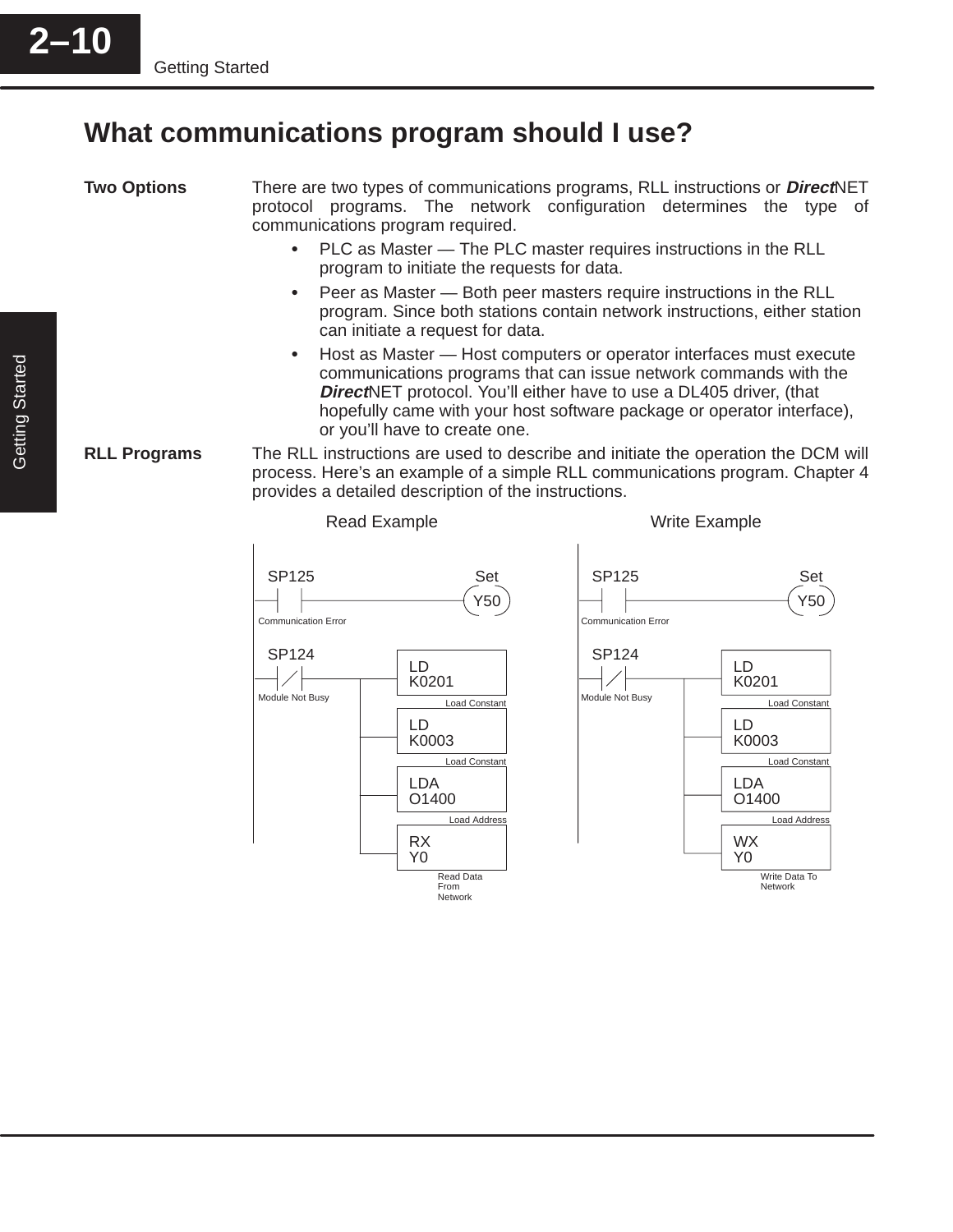#### **DirectNET Programs**

The communications program used with a hosted network is more complex than the simple RLL instructions used with the other configurations, but the concept is the same. The host is the **Direct**NET master and must use a **Direct**NET protocol communications program to initiate all network requests to read or write data. These communication programs can be written in many different languages, such as BASIC, C, etc. and must include the appropriate **Direct**NET protocol commands. Here's an example of a simple **Direct**NET program. Chapter 5 provides a detailed

description of the **Direct**NET protocol.

**Direct**NET Program in BASIC

- 10 REM Program to read X0–X7 from a DL405 PLC
- 20 REM
- 30 REM Define all variables
- 40 REM
- 50 REM Change the slave address in HEX at line 60 if required.
- 60 SLAVEADDRESS=&H1
- 70 DATATYPE\$=CHR\$(&H32)
- 80 DATAADDR\$=CHR\$(&H30)+CHR\$(&H31)+CHR\$(&H30)+CHR\$(&H31)
- 90 COMPLETEBLK\$=CHR\$(&H30)+CHR\$(&H30)
- 100 PARTBLK\$=CHR\$(&H30)+CHR\$(&H32)
- 110 MASTERADDR\$=CHR\$(&H30)+CHR\$(&H30)
- 120 NORMAL\$=CHR\$(&H4E)
- 130 SLAVEADDR\$=HEX\$(SLAVEADDRESS)
- 140 IF LEN(SLAVEADDR\$)<2 THEN SLAVEADDR\$="0"+SLAVEADDR\$
- 150 OFFSETADDR\$=CHR\$(&H20+SLAVEADDRESS)